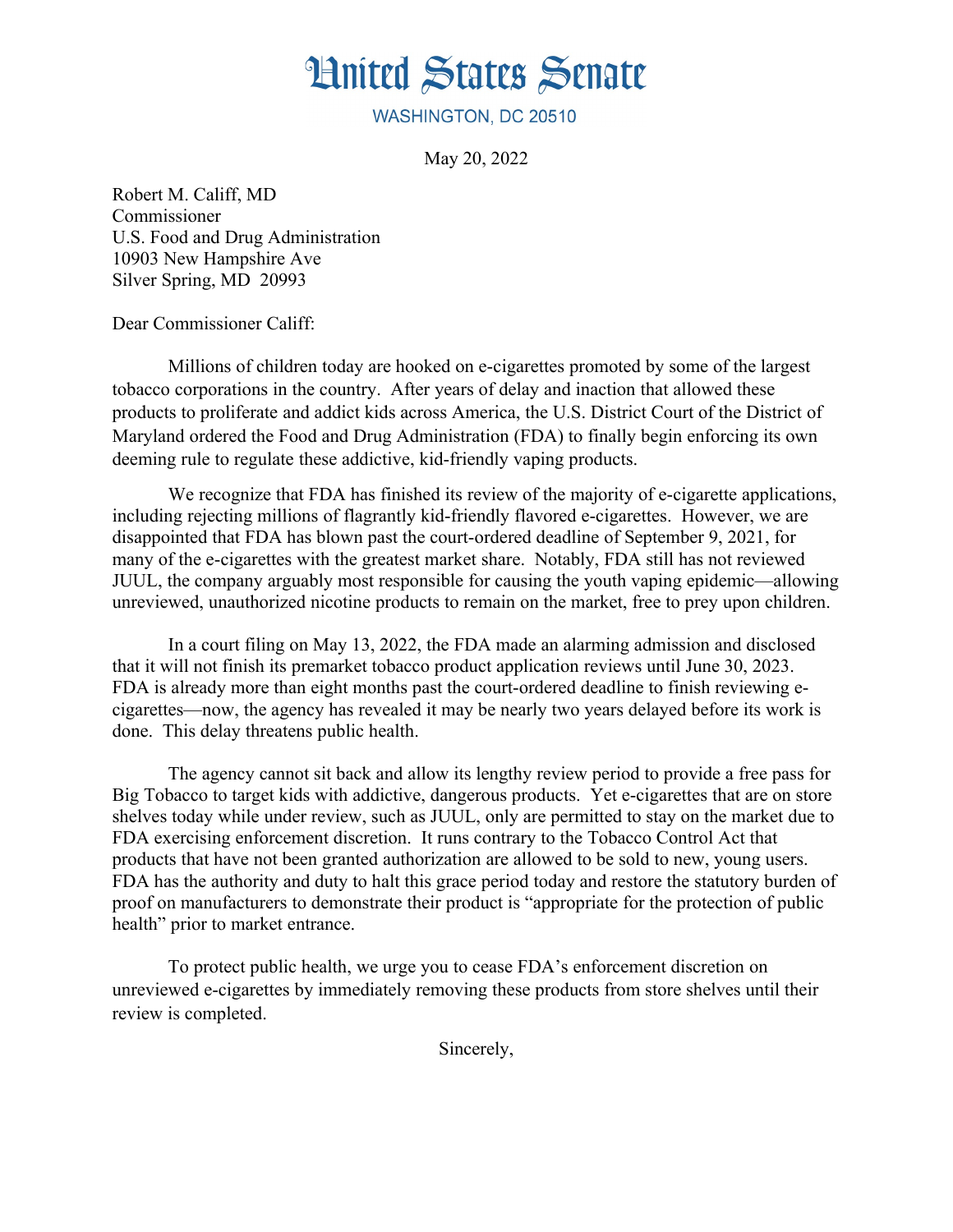Richard J. Durbin United States Senator

<u>Sherrod Brown</u> 'hww.d

United States Senator

Tammy Baldwin United States Senator

Sheldon Whitehouse United States Senator

Jack Reed United States Senator

Richard Blumenthal United States Senator

Vigabeth

Elizabeth Warren United States Senator

in

Tina Smith United States Senator

Edward J. Mar<br>Edward J. Markey

United States Senator

Tammy Ovekwatt

Tamm<sup>y</sup> Duckworth United States Senator